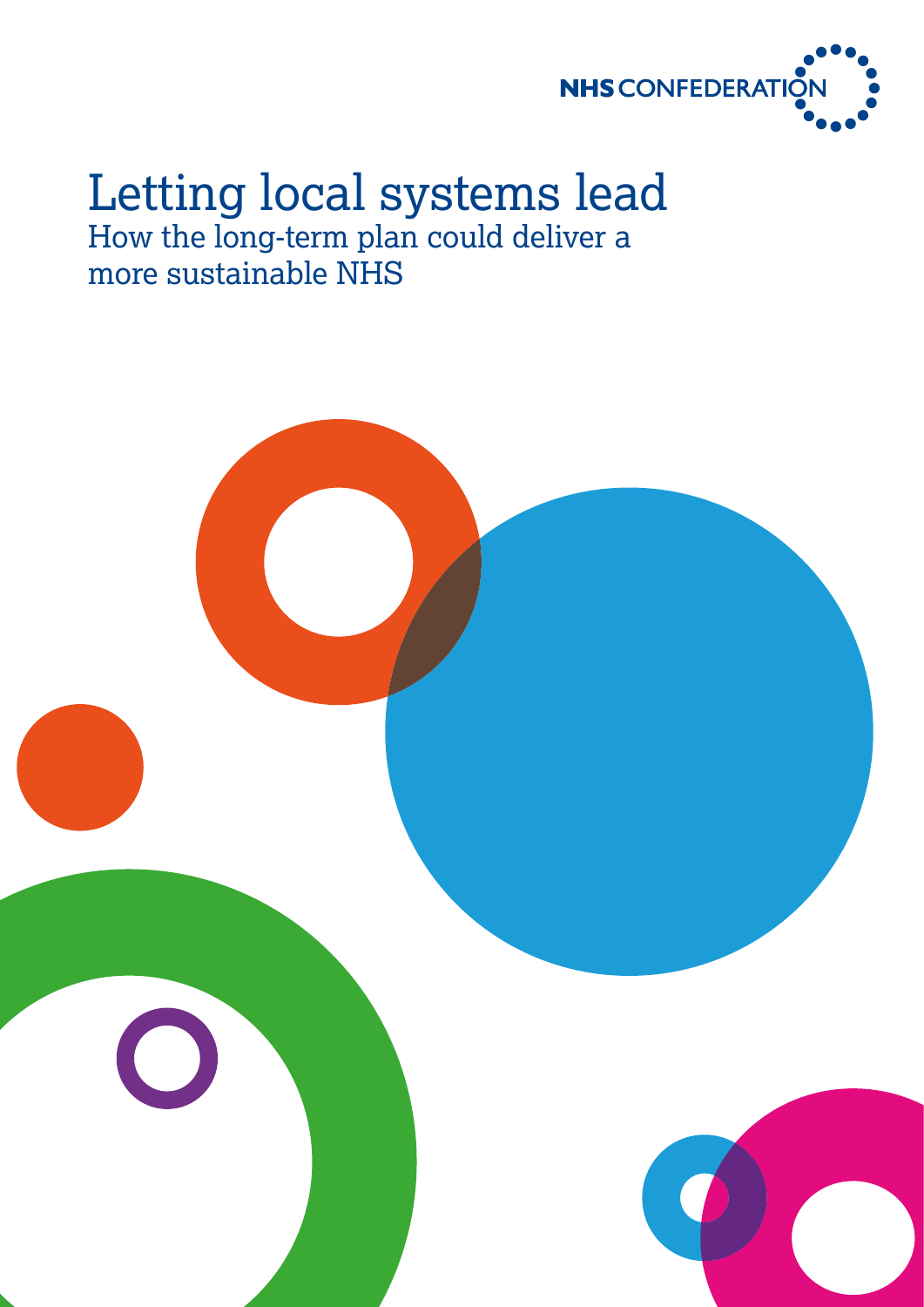# **Contents**

| Key points                                                                                                                                                                                                                                                                                                                                                                                                                                | ı              |
|-------------------------------------------------------------------------------------------------------------------------------------------------------------------------------------------------------------------------------------------------------------------------------------------------------------------------------------------------------------------------------------------------------------------------------------------|----------------|
| Introduction                                                                                                                                                                                                                                                                                                                                                                                                                              | $\overline{2}$ |
| The health and care system is facing considerable challenges<br>a) The critical challenges facing the NHS<br>b) The critical challenges facing social care                                                                                                                                                                                                                                                                                | 3              |
| System working is seen as an answer to these challenges, but progress is limited                                                                                                                                                                                                                                                                                                                                                          | 5              |
| How can we get system working to the next level?<br>a) Local partnerships are not yet mature<br>b) Engagement with patients, staff and communities is under-developed<br>c) Governance is not supporting effective decision-making and accountability<br>d) Better aligned incentives and payment reform are needed to strengthen system working                                                                                          | 5              |
| Recommendations for the NHS long-term plan<br>i) Make support for effective local leadership and relationships a priority<br>ii) Focus attention on the key factors that will allow local improvements to health and social care services<br>iii) Shift the focus of regulation from performance management to improvement support<br>iv) Support local systems to strengthen ownership in their communities of the long-term plan vision | 8              |
| Conclusion                                                                                                                                                                                                                                                                                                                                                                                                                                | 12             |
| References                                                                                                                                                                                                                                                                                                                                                                                                                                | 13             |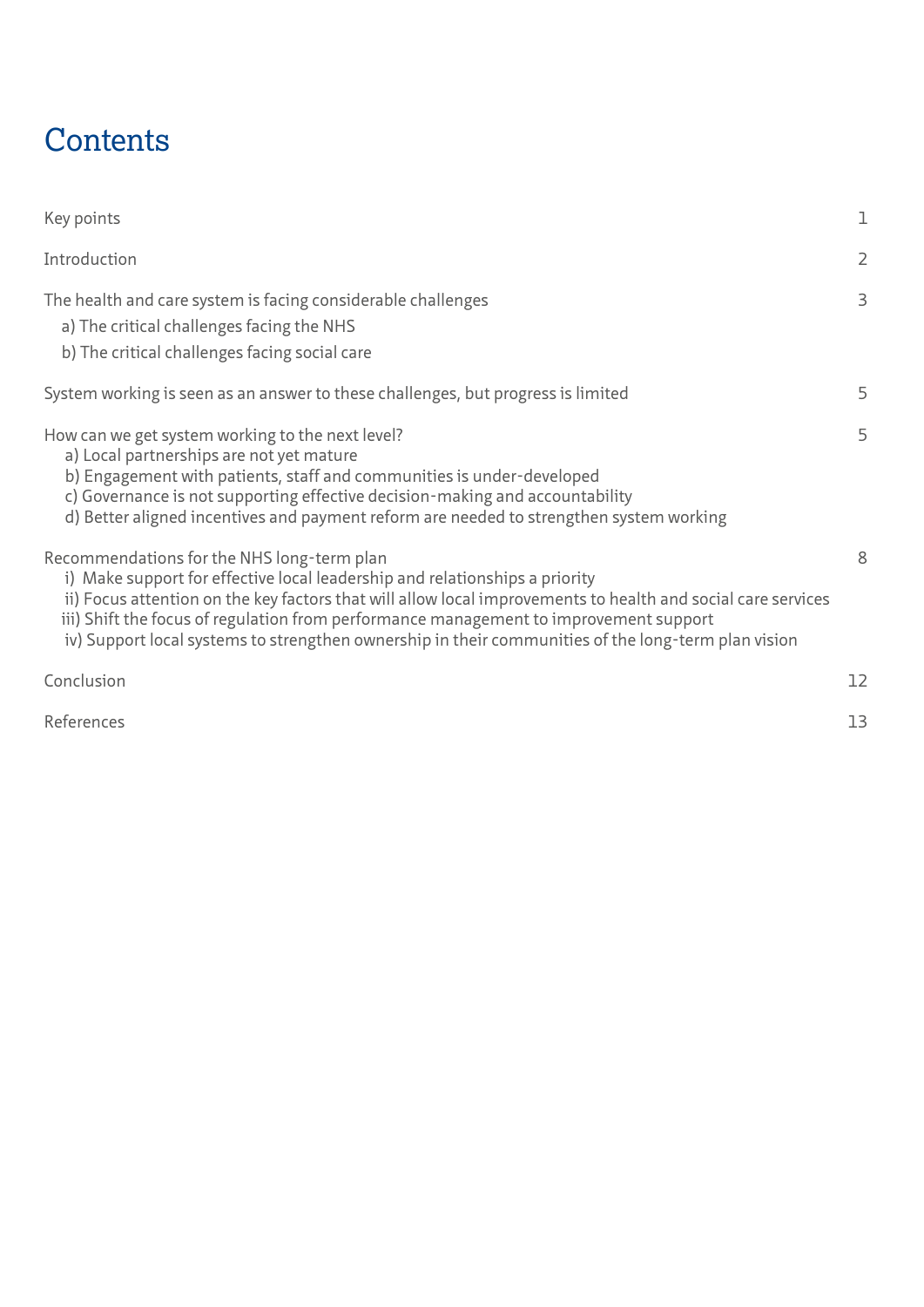# Key points

- **•** Both the NHS and local authority-commissioned social care face significant challenges as a result of a sustained period of financial austerity. Moreover, the pressures are likely to continue with a growing and ageing population and an increasing prevalence of long-term conditions.
- **•** We welcome the 3.4 per cent per year uplift in NHS funding announced by the Prime Minister but the increase falls short of the 4 per cent needed to improve services. The health and social care system will do well just to cope with the current pressures it faces and the NHS long-term plan should not overpromise what service improvements are possible within this funding.
- **•** Sustainability and transformation partnerships (STPs) and Integrated care partnerships (ICPs) are seen by the service as the main vehicle for addressing the challenges facing health and social care delivery, but to make the necessary breakthrough, we need to improve local partnership working; strengthen engagement with staff, patients and communities; introduce more effective local governance and develop a more supportive oversight regime.
- **•** The development of the NHS long-term plan therefore provides the opportunity to focus on and address these barriers and build on the initial efforts of those who have been striving to implement system working locally, while acknowledging that for some systems this transition will be more prolonged and challenging than for others.
- **•** Hence, the NHS Confederation recommends the NHS long-term plan focuses on the following areas in order best to meet these challenges.
	- Make support for effective local leadership and relationships a priority.
	- Focus attention on the key factors that will allow local improvements to health and social care services.
	- Shift the focus of regulation from performance management to improvement support.
	- Support local systems to strengthen ownership in their communities of the longterm plan vision.
- **•** The serious systemic problems facing the service will only be addressed via close partnership working at a local level, and hence we feel it is important that the NHS long-term plan prioritises supporting these local approaches to be successful. Otherwise, we risk stifling potential solutions through fear of the scale of the challenge. We recognise that we are calling for increased freedom for local systems at a time when the health and social care service faces significant challenges – and that this may feel counterintuitive. But the key message from the survey is that these challenges can only be met through supporting and empowering local systems to address them.
- **•** We recognise that this request for greater freedom comes with a quid pro quo. For this to work, local leaders will need to fulfil their part of the deal and drive forward the implementation of these new ways of working, while working harder to embed local accountability mechanisms.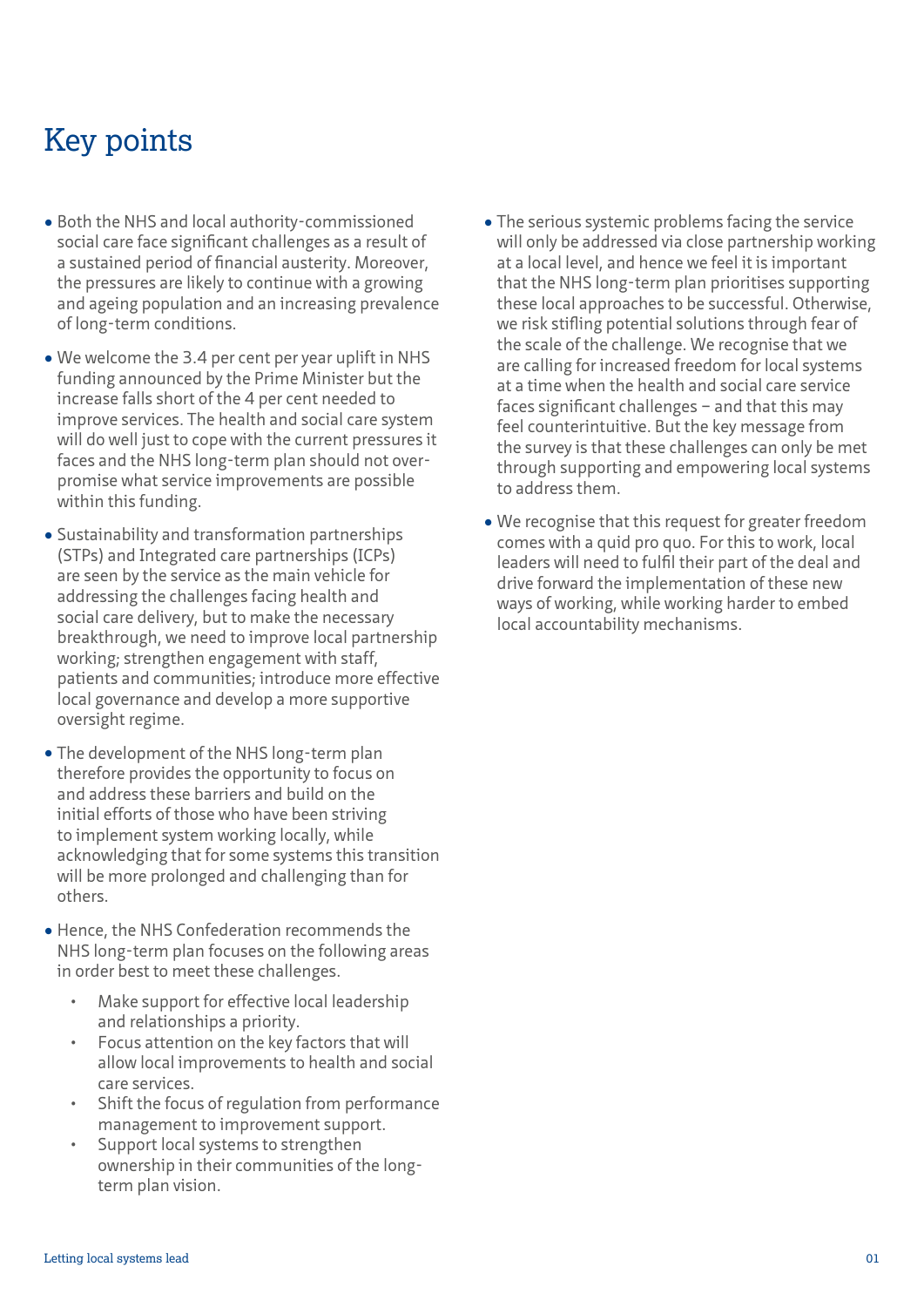# Introduction

A new NHS long-term plan is in the offing and much work is now in hand to develop it. Four years after the launch of the Five Year Forward View, this process presents an opportunity to evaluate successes and failures of the previous plan, and to consider where to focus effort so that the long-term plan has the best chance of success.

First and foremost, the NHS long-term plan will need to explain to politicians and the public what in broad terms will be delivered in return for the additional funding announced by the Prime Minister in June of this year. It must also provide a vision for the next phase of reform, and an overarching implementation approach. But the detailed ownership of local delivery will need to be at the local level to ensure the sustainability of services for patients and service users.

The NHS long-term plan will therefore be very important to NHS organisations and local authorities. Because of this, the NHS Confederation has surveyed chief executives and chairs of member organisations from across the health system to seek a frank assessment of where local health and care systems currently are and what the key issues are that the plan needs to address.

We received 64 responses from senior leaders of clinical commissioning groups, acute, community and mental health trusts, ambulance services, independent sector providers and voluntary/third sector provider organisations in the English health system. Within the sample was a mix of organisations local to specific sustainability and transformation partnership (STP) and integrated care system (ICS) areas and those with a regional or national reach. Hence this survey draws on the views of NHS leaders from across the health system.

This paper sets out the findings from the survey and draws some conclusions about what this means for the NHS long-term plan. Our intention is to highlight NHS leaders' views about a series of issues that we consider critical to embedding system working in local areas, and to consider how these relate to ongoing policy discussions about STP/ICS implementation.

We present these findings to encourage a constructive discussion about what has worked well and less well to date in the STP/ICS journey. Our goal is to support both our member organisations and the arm's length bodies in achieving a successful transition to this new way of working, through open and transparent dialogue.

"The NHS long-term plan must provide a vision for the next phase of reform, and an overarching implementation approach. The detailed ownership of local delivery will need to be at the local level to ensure the sustainability of services for patients and service users."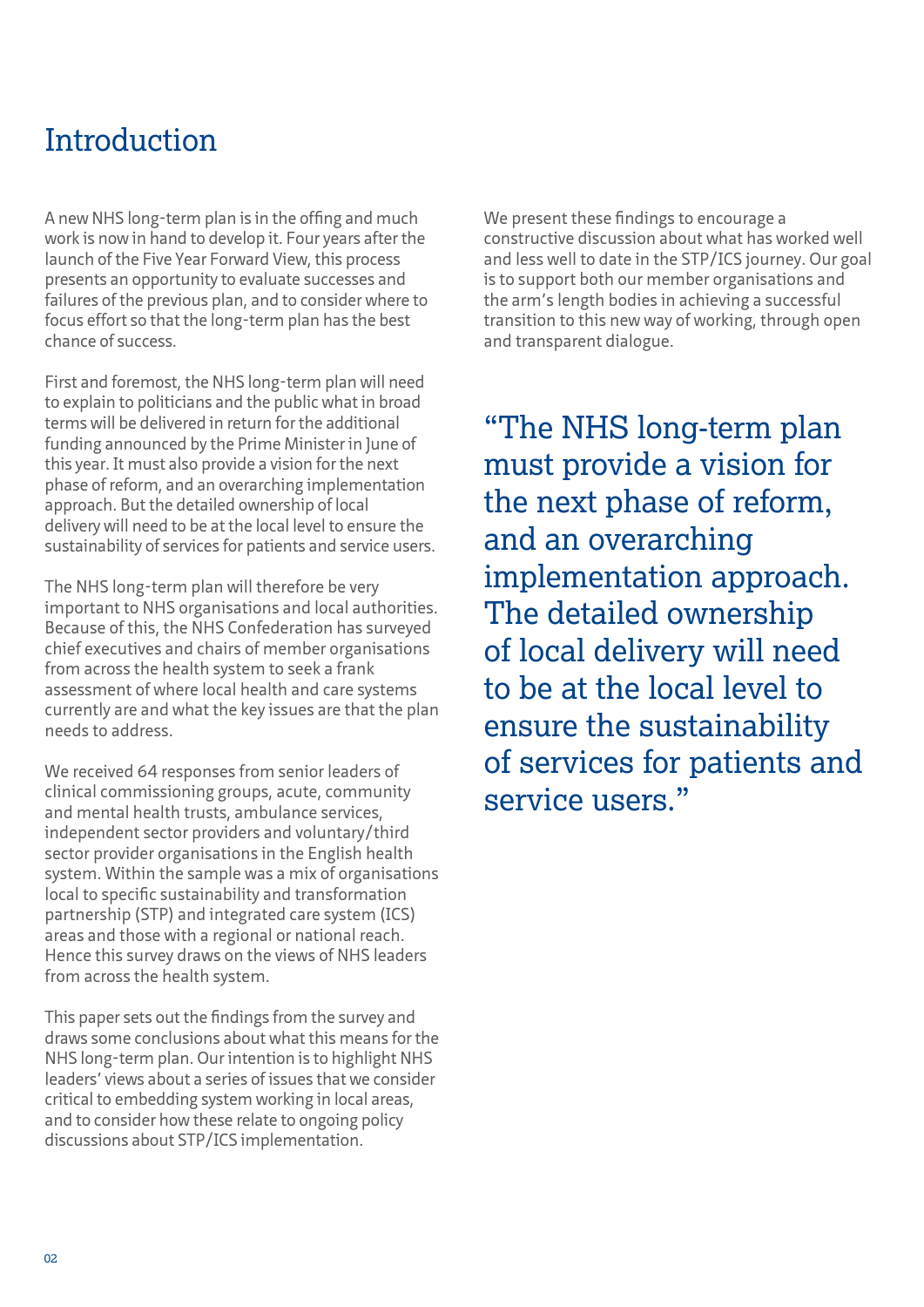### The health and care system is facing considerable challenges

Over the last eight years, health spending has grown more slowly than in any comparable period since the NHS was founded. $1$  In addition real terms public spending on social care was £1.1 billion lower in 2015/16 than in 2009/10, according to analysis by the Health Foundation.<sup>2</sup> As a result this period has seen the health and care system placed under increasing strain as slower funding growth collides with incessant increases in demand, resulting in deteriorating performance against NHS targets and goals such as referral to treatment (RTT) and A&E waiting times and reduced access to social care.<sup>3</sup>

#### a) The critical challenges facing the NHS

There is striking consistency of views about the way the pressures of a sustained period of austerity are now manifesting themselves in the health and care system. We asked survey respondents to identify the three most significant immediate pressures facing the NHS from a list of eight pressures.

Staff recruitment and retention was the issue most frequently selected as an immediate pressure facing the NHS, with eight in ten leaders (80%) choosing it (chart 1 on page 4).

The second most significant issue was increasing demand for services, which was selected by two thirds of respondents (66%). Provider deficits was placed third, with just under half of all respondents (47%) identifying this as an issue. A recent NHS Improvement report on the state of the provider sector found that the sector was already £814 million in deficit by the end of the first quarter of the 2018/19 financial year.4

Comments provided in response to this question included that increasing demand had a knock-on effect on workforce pressures, which had a knockon effect on the finances, and that a more focused approach was required to workforce planning to ensure sufficient staff were being trained to meet future need.

The picture painted by our members of the challenges facing the NHS is concerning. Moreover, these pressures are predicted to continue with a growing and ageing population and an increasing prevalence of multiple long-term conditions. The

Prime Minister's announcement of a significant uplift to finances of the NHS from 2019 onwards is to be welcomed as many other parts of the public service have fared much less well. However, the NHS will do well just to cope with the current pressures it faces. Expectations of what the new money will deliver should be reined in accordingly, especially as the 3.4 per cent uplift falls short of the 4 per cent or more that economists have calculated the NHS will need in order for services to improve.5 Hence the NHS long-term plan will need to set out a realistic view of what service improvements are possible and not overpromise.

#### b) The critical challenges facing social care

Alongside the challenges facing the health sector, the questionnaire sought views of health leaders about the pressures on social care. There was clear agreement that, of the eight options we provided, the need for fundamental reform of social care funding was the most significant pressure facing that sector, with seven in ten leaders (70%) selecting this option. Increased demand for services was second, selected by 56 per cent of respondents. Short-term funding pressures was the third most frequently selected, with just over half (52%) choosing this option (chart 2 on page 4). Several respondents highlighted workforce issues in relation to social care in their comments.

The health system is only one player in a complex web of services supporting the health and wellbeing of the population. Social care is a critical service for local communities and significant deficits in its operation inevitably have knock-on consequences for the efficacy of the health system. Therefore, while we hope that a future social care green paper would identify measures to address the challenges facing social care at a national policy level, there are ongoing financial issues in the social care sector that need to be addressed now.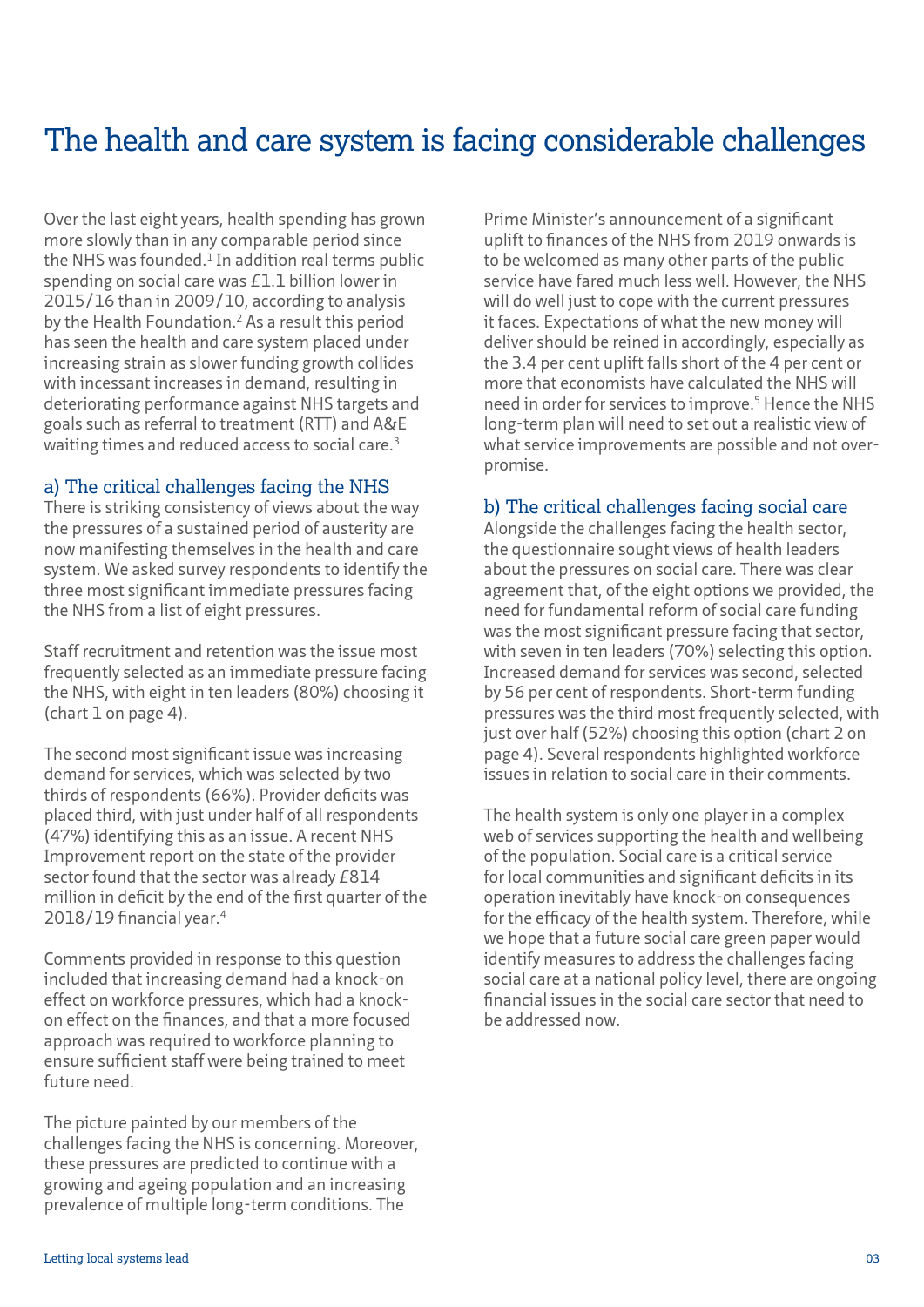



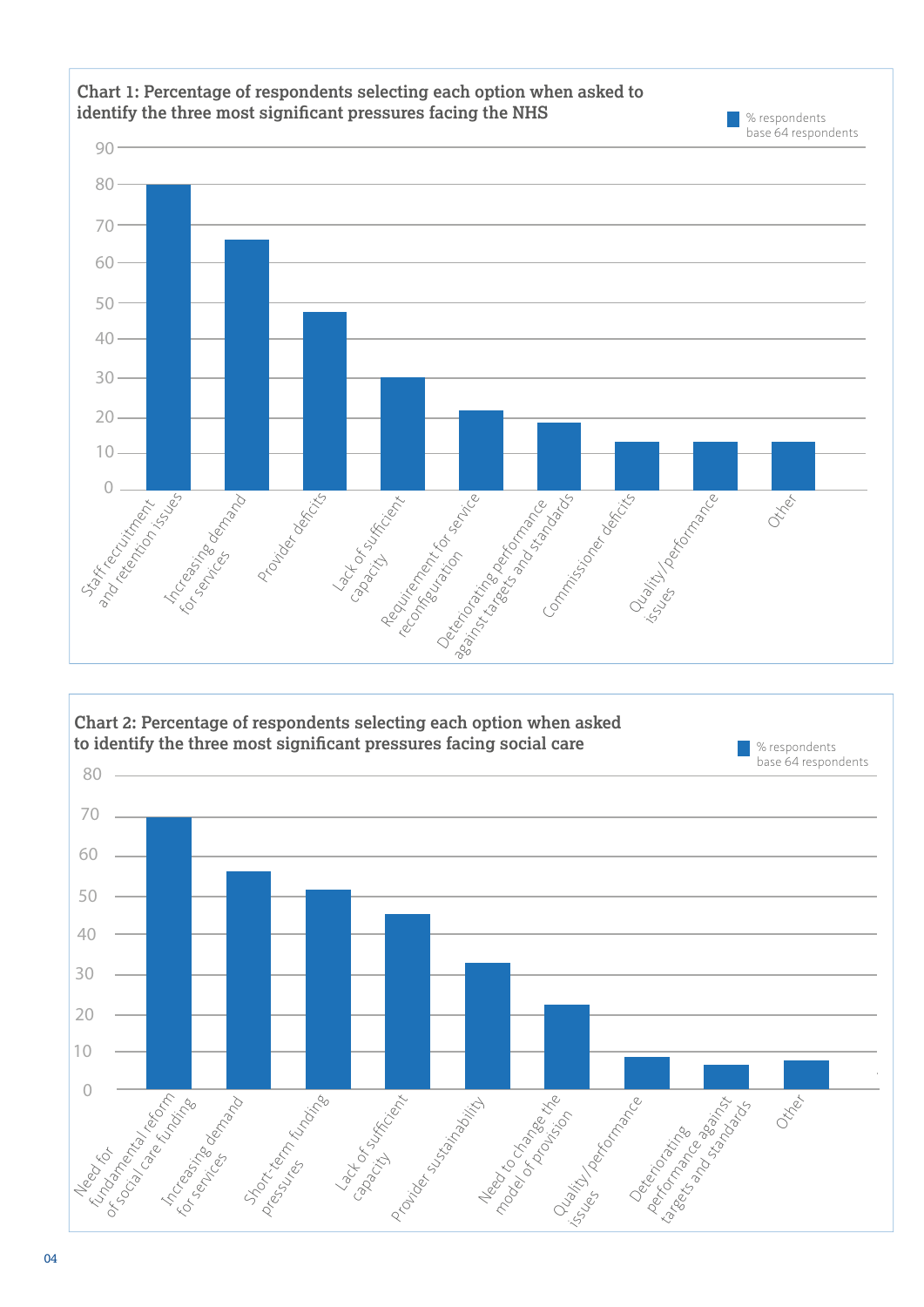## System working is seen as an answer to these challenges, but progress to date is limited

Sustainability and transformation partnerships (STPs) and integrated care systems (ICSs) have become the main vehicle for local implementation of the reform objectives set out in the Five Year Forward View.

Our members broadly support this approach, with just over six in ten leaders (61%) either strongly agreeing or tending to agree that STPs/ICSs represent the right approach for partnership working between the NHS and local government.

But respondents' comments about the impact of national policy painted a mixed picture. Positive comments included that it provided a framework for new models of care and had improved collaboration between commissioners and providers. Less positive comments were that progress had been achieved despite national policy and that the national infrastructure to support service change included too many hurdles.

This suggests our members are supportive of STPs/ ICSs and most local leaders felt that they had made it easier to identify priorities for improvement locally. However, the role of national policy in supporting this is viewed by some as being less well developed and may even have hampered the local progress in some cases. One example of this is where time is spent on "reporting up" to meet existing organisational regulatory requirements rather than looking out across the system to identify potential improvements. We also asked respondents how much progress they felt had been achieved in terms of implementing the Five Year Forward View vision in their area, or in the areas they worked in if there were several. While nobody reported they had failed to make any progress, the majority of respondents considered that only moderate progress (44%) or a little progress (42%) had been made.

When we asked what might best enable the necessary progress, respondents most commonly cited effective local leadership and relationships, successful engagement with patients, stakeholders and clinicians, effective governance, and supportive regulation. The availability of transformation funding was also viewed as a positive driver of progress. These areas are viewed as the most significant factors in the effectiveness of local systems and are explored further below.

## How can we get system working to the next level?

The survey results show that achieving a breakthrough in the quality of system working needs to be a joint endeavour between local and national leaders where everyone has a part to play. The journey is far from complete and there are deficits both locally and nationally that need to be addressed. Encouragingly there is agreement on the overall direction of travel and that augurs well for the next phase of development. However, our survey suggests that there is work to do to form a truly joint view between the national arm's length bodies and local systems on what the critical priorities are that need to be addressed and what should be the underlying model of change. This is important as, without a truly shared agenda, effort and energy will be dissipated and progress curtailed as a result.

#### a) Local partnerships are not yet mature

When we asked respondents what one thing would make their STP/ICS more effective from an NHS perspective, a large proportion of the answers related to the maturity of local partnership working and the quality of working relationships. The variable development of partner relationships came across strongly in the survey. NHS provider (72%) and commissioner (81%) organisations were the only bodies that a majority of respondents agreed were likely to be fully engaged and supportive of the priorities of their STP/ICS or the STPs/ICSs they worked with. Independent and voluntary sector providers, social care providers and primary care were seen as the least likely to be engaged in the work of local partnerships, with just under a third (32%) agreeing they were fully engaged. The proportion agreeing that local authorities were fully engaged was also relatively low (40%). This is a worrying finding when seen in context of local government's critical role in public health and social care and the wider determinants of health, and given the importance of the local government voice in STP/ICS policy (chart 3 on page 6).

Specific comments included the need for better joint working across acute trusts, greater openness with stakeholders, more independent leadership with improved governance arrangements, improved planning and implementation abilities, a more clearly articulated common vision and a greater focus on whole care pathways.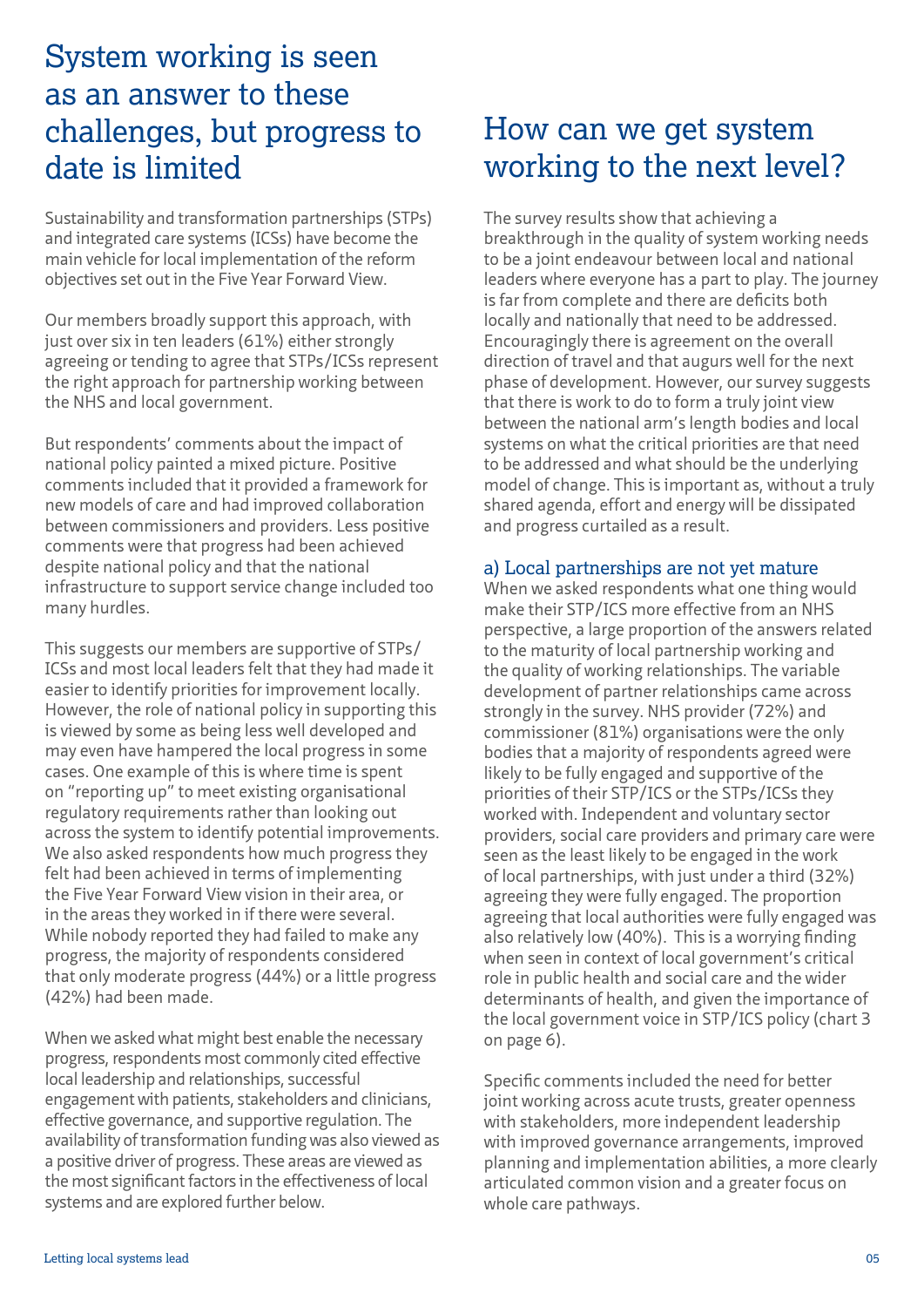

# **Chart 3: Percentage of respondents agreeing the following sectors are fully**

#### b) Engagement with patients, staff and communities is under-developed

Multiple respondents highlighted the importance of good engagement with groups such as patients, stakeholders and clinicians to build the support and momentum needed for bringing about change. Such support is critical to provide legitimacy for implementing clinically appropriate service changes, where the consent of local people and stakeholder organisations will be required. It should be part of an ongoing relationship and process of dialogue between health and care leaders and the populations they serve. Yet most respondents believe that public and stakeholder awareness of and support for STPs/ ICSs and their priorities is poor. When asked whether local people were aware of the STP/ICS(s) and its/ their priorities, only three leaders agreed. Only three in ten leaders (30%) thought local politicians such as councillors, MPs and local mayors were supportive of their local STP/ICS(s) and its/their priorities. At 23 per cent, the proportion of leaders agreeing that frontline staff working in health and care were

supportive of the STP/ICS(s) and its/their priorities was even lower.

One respondent spoke of a worrying level of ignorance of their local STP among the general public, with other respondents worried that beyond regular users of services the vast majority of the local population had not been engaged, and warning that many staff, politicians and the public are suspicious that STPs/ ICSs are simply a vehicle for cuts and privatisation. Particularly few respondents (6%) agreed that STPs and ICS policy had strengthened local accountability (chart 4 on page 7).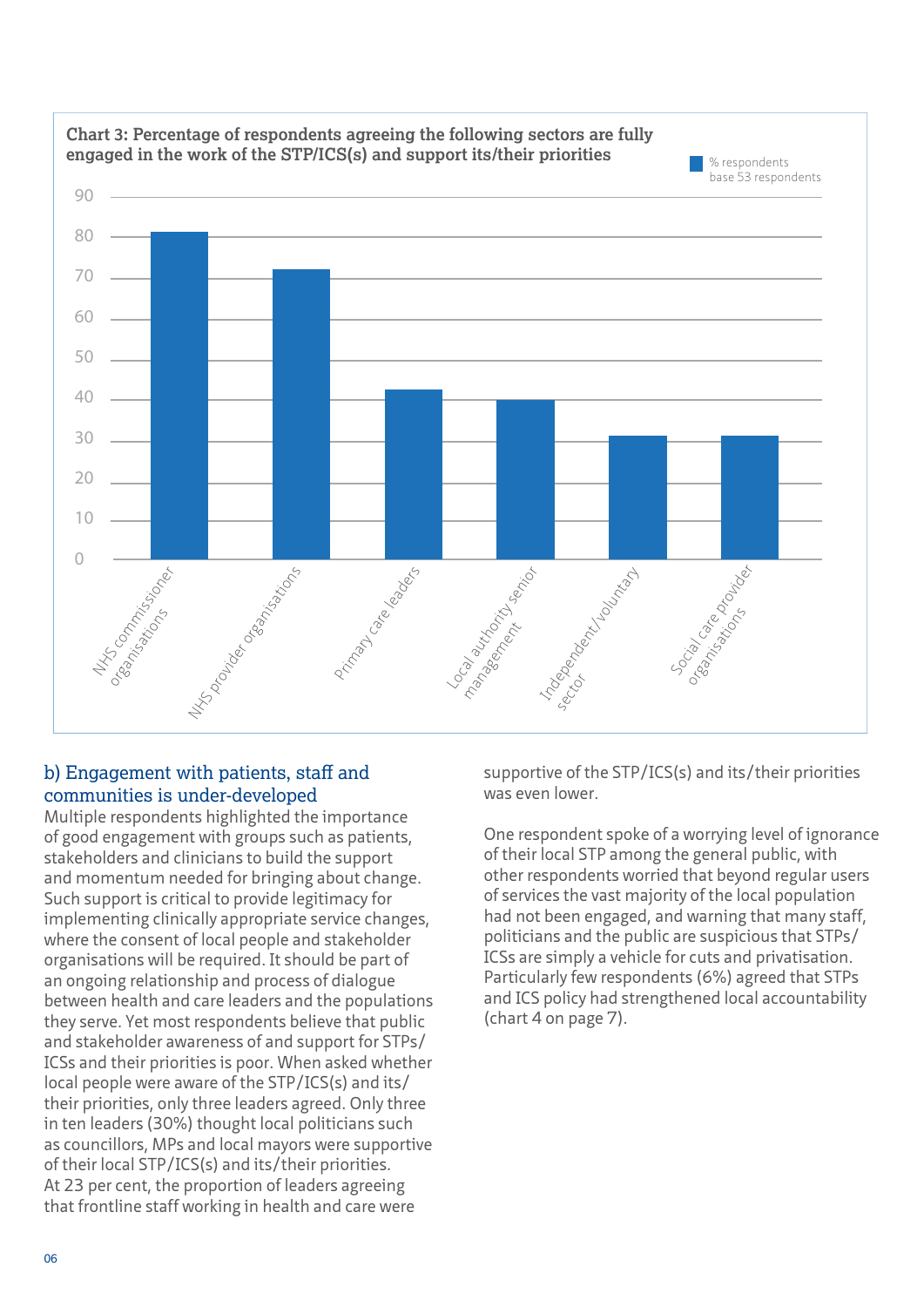

#### c) Governance is not supporting effective decision-making and accountability

The lack of proper system governance structures and clarity around decision-making was frequently cited by respondents as an obstacle to progress. Only 36 per cent of local respondents and one regional/ national respondent felt that their STP/ICS or the STPs/ICSs they worked with had effective governance and accountabilities in place at a local level. Although working relationships had in many cases improved significantly there was an underlying concern that partnership boards lacked proper joint accountability for making progress with system issues. This prevented good intentions translating into progress with delivery on the ground.

There was also a concern that the boards of constituent organisations in the system would not necessarily support system decisions where it was in the wider interest and consequently would act as a brake on change. Clarity about the governance arrangements for STPs/ICSs and how these relate to existing governance requirements for organisations would be welcomed, but care will be needed to ensure that new system-level governance asks are compatible with existing requirements of organisational accountability.

#### d) Better aligned incentives and payment reform are needed to strengthen system working

Alongside areas for development at local level respondents also had asks of national bodies around more supportive oversight and regulation for what they are trying to achieve. Better aligned regulatory incentives and payment system reform were identified as the most important national changes for supporting the development of local systems. Interestingly, local leaders saw streamlining of procurement and competition requirements as the reform of the lowest priority.

Specific problems relating to the existing regulatory architecture identified by survey respondents included a tendency to focus on the financial health of acute trusts over other parts of the system and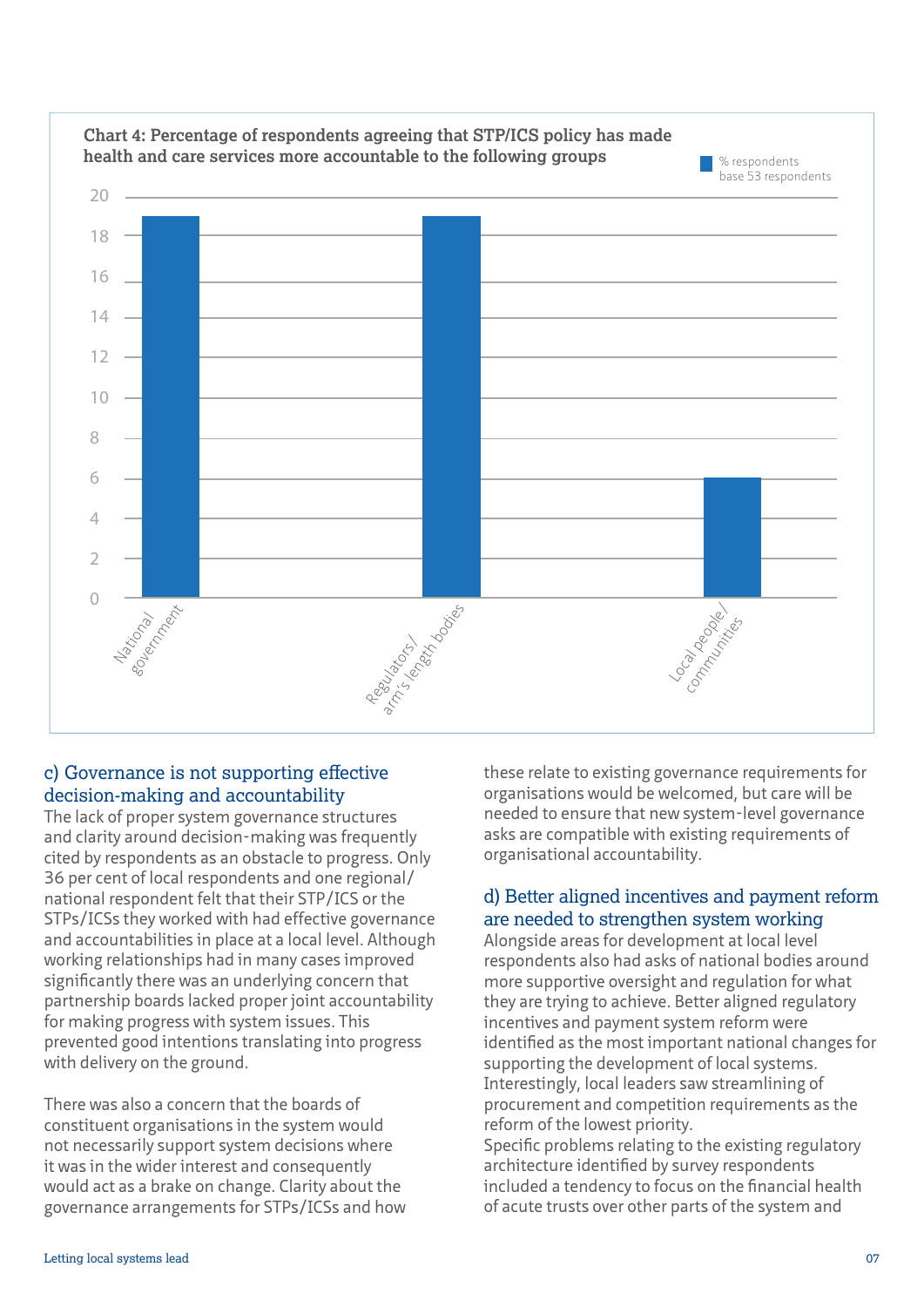regulatory approaches that require leaders to prioritise organisational internal improvement over system-level improvement. There were consistent concerns about partners being exposed to increased regulatory risk as a consequence of working as a system when regulatory structures remain focused on organisations.

The style of regulation and behaviours was also a theme. Excessive reporting and 'top-down' direction is seen as a consistent problem. Experienced leaders have told us that at times the range and depth of regulatory scrutiny was overwhelming and did not make good use of their leadership skills and local knowledge.

# Recommendations for the NHS long-term plan

The picture painted by our members provides important insights into the priority areas where we must make progress if system working is to move to the next level. Their feedback suggests that empowering local systems to meet these challenges whilst reshaping regulation and the framework of incentives will be key. This points to four key recommendations for the forthcoming NHS long-term plan:

- **i.** Make support for effective local leadership and relationships a priority.
- **ii. Focus attention on the key factors that will allow local improvements** to health and social care services.
- **iii. the focus of regulation from performance Shift management** to improvement support.
- **iv. Support local systems to strengthen ownership in their communities** of the long-term plan vision.

#### i) Make support for effective local leadership and relationships a priority

Local systems range widely in size, complexity and stage of development and will need local solutions that are developed at different speeds in different places. Hence rather than looking to require systems to jump through hoops to demonstrate exemplar characteristics of system working we would like the arm's length bodies to consider how they might

instead support and enable system leadership development and partnership working genuinely tailored to local needs. Similarly, we would urge arms-length bodies to resist the temptation to push standard organisational or business models on local systems. Integration and collaboration are more likely to be achieved through relationship building than through shot-gun marriages.

For some, a focus on enabling better leadership and relationship building within systems could argued to be a "soft" approach, avoiding some of the important service issues that need to be addressed. We believe, on the contrary, that building this capability is the best way to empower local leaders to work to develop solutions that are better tailored to their local circumstances, and therefore likely to have greater longevity. The NHS has suffered from a surfeit of organisational and legislative change in recent years and our members clearly see these changes as less valuable than support for developing effective system leadership and the right culture and behaviours.

But as a corollary to supporting the development of local leaders, the centre must be prepared to let them lead. Therefore, we believe the NHS long-term plan should emphasise setting directions and goals and avoiding detailed prescriptions. We believe the more the plan does this, while not committing the sector to achieving the impossible, the more likely it is to be welcomed and adopted throughout the sector. Including goals in the plan that focus on the task in hand - building effective systems and engaging local communities - avoids overwhelming leaders who will be attempting to embed new ways of working while also running health and social care organisations as their 'day jobs'.

We would also like to see a very different approach in the focus of system development. At present much of the focus is on supporting the development of the best systems, consequently failing to invest the time and energy to build leadership capability and capacity in challenged systems. But in an environment where all areas will be expected to have a local system in place, this risks the creation of a two-tier health service, where some areas perform effectively at a system level and others experience high levels of central intervention and direction.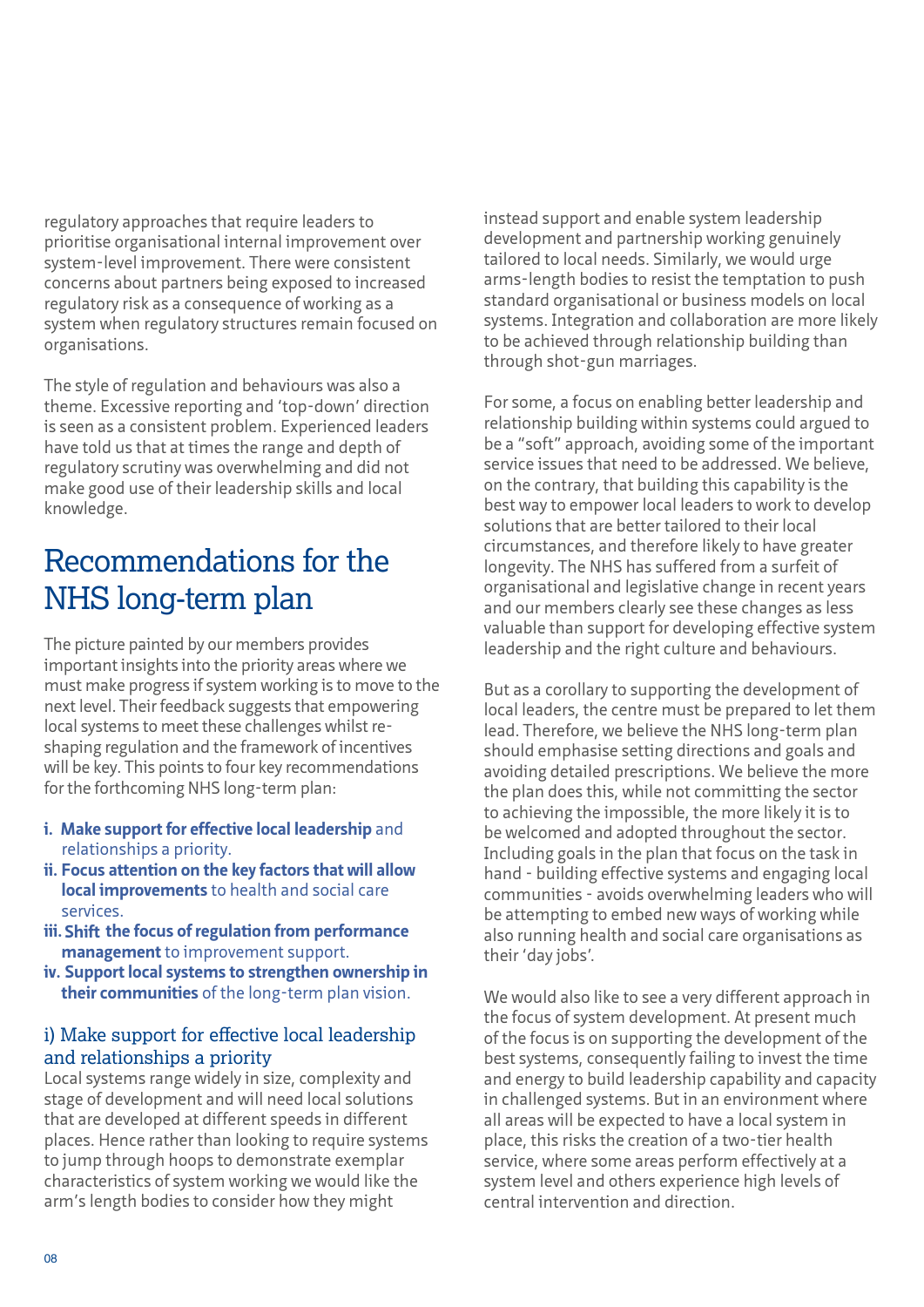We would like to see a level playing field approach to providing developmental support, meaning that no areas are left behind because they do not have the same access to enabling support as others. This would mean adopting an approach that provides meaningful leadership support to all STPs/ICSs, to assist them in moving to true system-based working, rather than placing undue emphasis on minimum performance standards for aspirant systems with the consequence that some will never reach a stage where they can even partially adopt system working approaches.

#### ii) Focus attention on the key factors that will allow local improvements to health and social care services

The NHS plan will set out further proposals for further tangible improvements in patient care focused on particular conditions or life-stages. This will present an exciting agenda for how local systems can make improvements in care and treatment that will really make a difference to the lives of patients over the coming years. But we need the right enablers to be in place locally to translate these ambitions into reality. When we asked respondents to rank six enablers of the successful implementation of the plan they identified workforce, training and leadership, digital and technology and engagement as key (chart 5 below).

In the case of workforce, our survey findings suggest that supporting local leaders to build greater capacity and capability in these areas would be an excellent starting point for a plan designed to move the health and social care service to a more sustainable, locally organised footing over the course of a decade.

Clearly, it will not be possible to devise quick solutions to complex workforce problems, which have multiple causes and exacerbators. For instance, future UK immigration policy will have a very significant impact on the availability of workforce for the NHS, as will higher education policy relating to the training of nurses and doctors.

But there are some measures that the NHS long-term plan could explore. Dedicating resource to better workforce planning that is able to take into account local context would be beneficial. Enabling local systems to deploy staff more flexibly in terms of skillmix and local expertise, rather than requiring staff at specified grades to perform specified tasks, could go some way to alleviating workforce shortages by widening the pool of staff available locally to perform particular functions. This approach is particularly well-suited to multi-disciplinary team working approaches that allow staff to operate at the top of

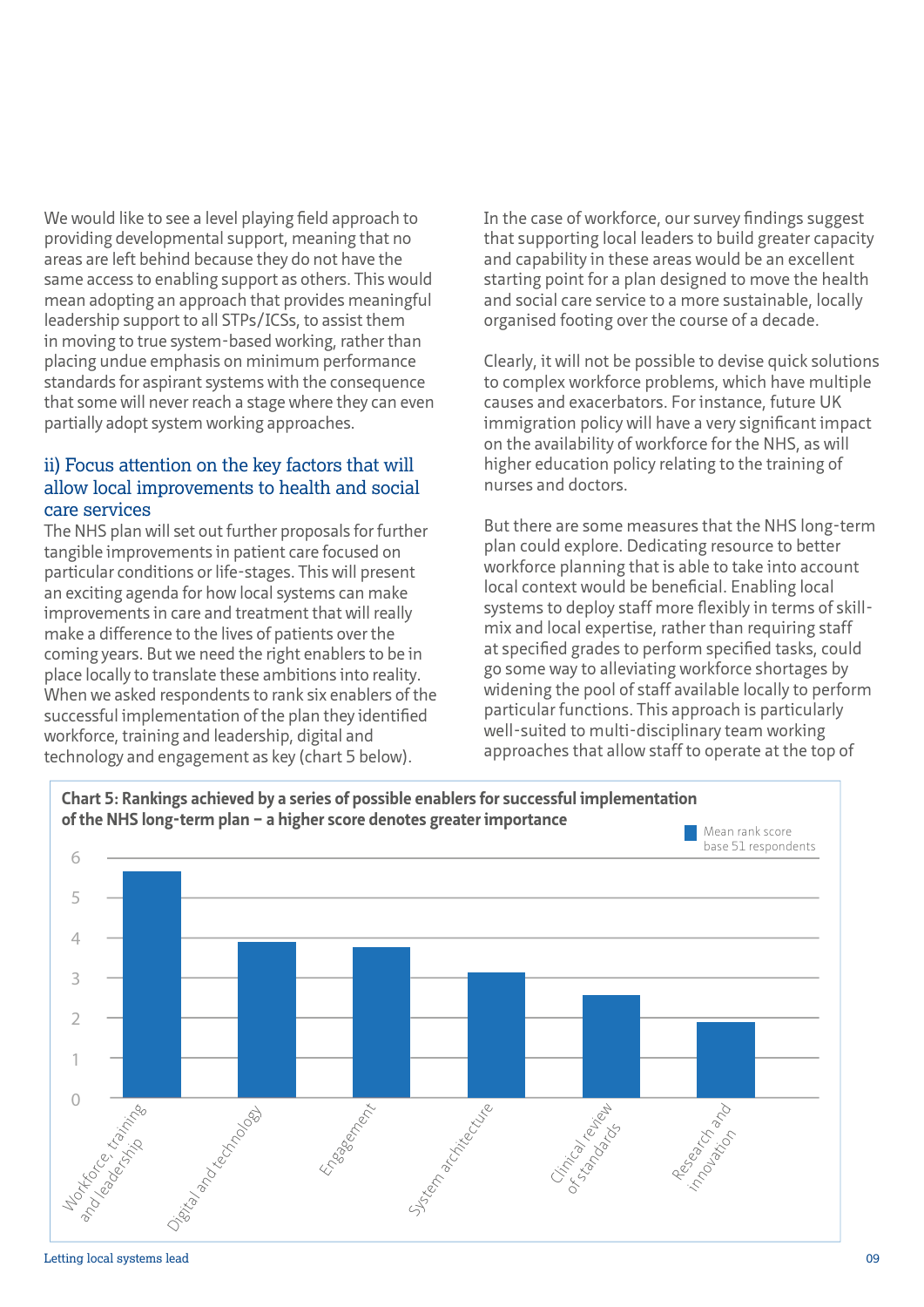their licences. Provided minimum quality standards are specified, there is no reason why permitting greater local flexibility should have a detrimental effect on the quality of care provided, even though it is likely the NHS will need to retrain and redeploy existing staff and potentially explore the viability of new roles if we are to get to grips fully with the present workforce challenges.

Digital and technology is an area of great interest to local systems as it holds out the hope of a potentially more productive workforce that would both alleviate staff shortages and improve efficiency. The opportunities to change how the NHS interacts with patients are potentially revolutionary, but we have not yet understood how to harness the opportunities presented by digital innovation. The NHS long-term plan could helpfully offer a vision for digital and technology that identifies practical solutions with proven benefits that are capable of ready adoption.

On public and stakeholder engagement, NHS and local government organisations already have a set of statutory duties to consult, which they must perform when, for instance, making changes to services. However, in many areas there is little evidence of ongoing engagement with local populations and stakeholders as part of the local STP/ICS decisionmaking process.

As new entities at varying states of maturity, facing a large set of external demands, it is unsurprising that local systems have on the whole not yet put in place sophisticated engagement mechanisms. That said, our survey results suggest that NHS leaders recognise the potential impact better engagement work could have on improving the legitimacy and accountability of STP/ICS decision-making, and accept that this is needed. It is necessary both in order to effect service change and to ensure that members of the public and local politicians are able to base decisions about whether to support proposed changes based on a solid understanding of the proposals under consideration.

Thinking in the NHS long-term plan about how local systems can boost the involvement of frontline NHS and social care staff and middle managers in the NHS and local government would be valuable, as only by

achieving an engaged workforce will local systems be able to harness the potential for innovation existing among the health and social care workforce. This involvement must also extend to independent and voluntary sector organisations working with STPs and ICSs. But once again, this guidance should permit sufficient flexibility to enable STPs and ICSs to adopt different approaches depending on local circumstances.

Similarly, the plan may benefit from drawing together existing experience and expertise on improving wider stakeholder and public engagement in STPs/ICSs. The experience of NHS foundation trusts that were able to build constituencies of governors and engage staff in improvement activities may be relevant here. NHS organisations may also be able to learn from engagement work already underway in local government.

#### iii) Shift the focus of regulation from performance management to improvement support

To date, oversight and regulation of the NHS has placed a strong emphasis on national consistency over a large number of policy areas, as expressed in a number of different performance frameworks. The move to local system working challenges the assumptions behind this approach – local decisionmaking implies increased tolerance of variation from place to place. We believe the regulators' motivation is to ensure the best possible services for patients in a challenging and complex landscape. However, there is a risk for STPs and ICSs if regulators do not adapt to the challenges of system working. This is that 'traditional' regulatory approaches prioritising consistency and adherence to set rules are likely to harm emerging systems by preventing flexibility and discouraging innovation.

We believe a regulatory approach based around fewer – more focused – minimum standards, process measures and outcomes, is better suited to system working than one that specifies performance over a large number of expectations and measures. Over-specification removes the scope for local organisations to flex aspects of provision to suit local circumstances. The origin of this approach is a desire for national standardisation, but the logic of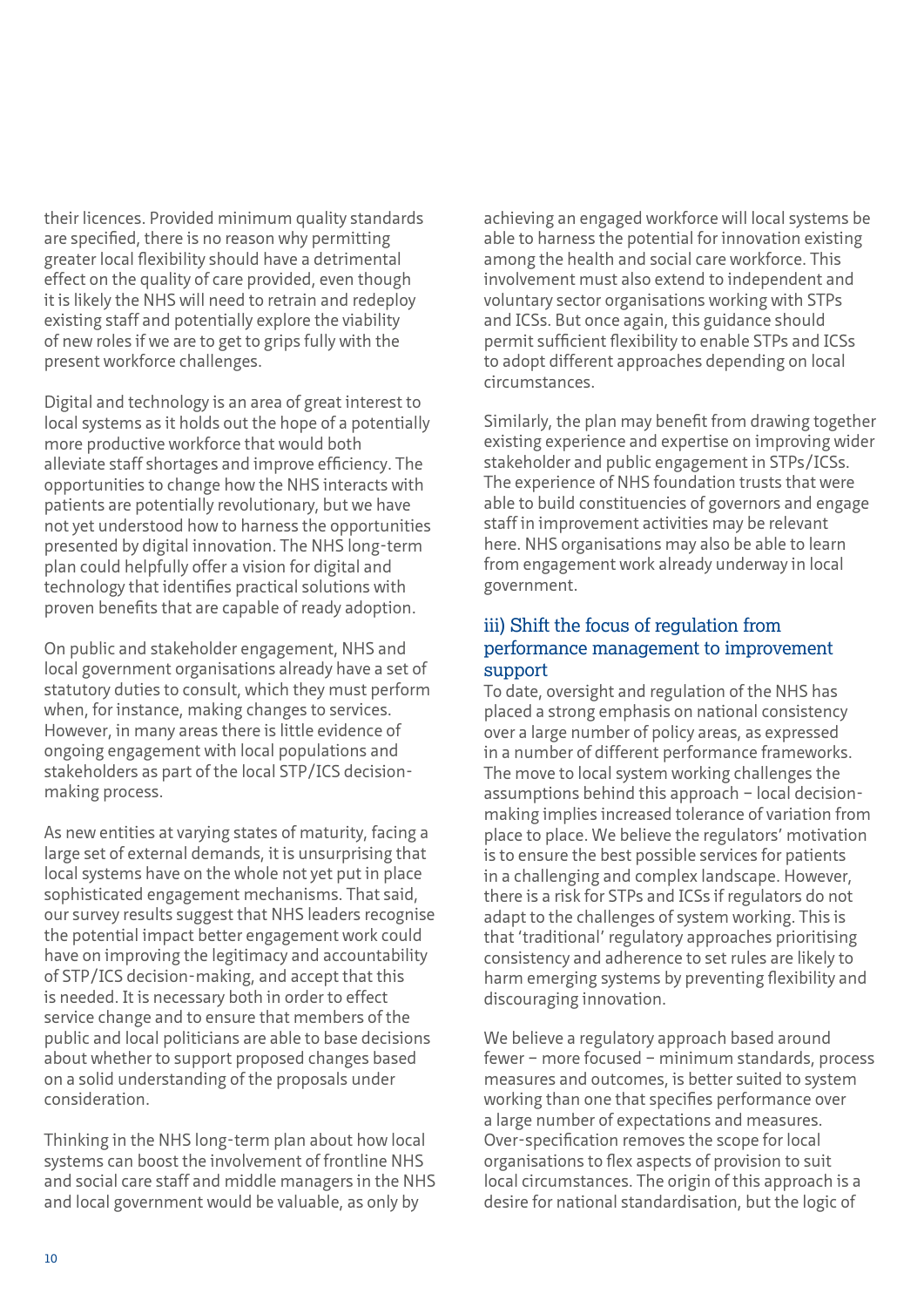local system working is that standardisation should be tempered by sensitivity to local need. Excessive central control mitigates against strong local leadership and disempowers local partnerships.

Local leaders are looking for much greater space and freedom to use their judgement, act autonomously and engage in innovation. They need to be able to do this in order to improve services in the most appropriate and efficient way for their patients and service users, based on specific local circumstances. They are also seeking less reporting up and greater flexibility for the local system to control its collective resource free from central rules, again in the most effective and efficient way for local circumstances. This is not an argument for less accountability for local systems but for more direct accountability to local communities. This increased local accountability will be necessary as the expectation of uniformity in how services are provided from place to place decreases under system working.

At present over-centralisation blurs accountability whereas stepping back and holding systems properly to account for using their resources to best effect for the health and wellbeing of their population would strengthen it. This is not to say that underperformance or variations in quality should be tolerated, but rather to accept that it may be appropriate for local systems to adopt different approaches to achieving national standards. We would like to see a move towards a regulatory system that can both permit locally tailored approaches and intervene where minimum standards are not met.

A commitment to a more permissive approach would need to be accompanied by systemic changes in dayto-day regulatory practice, mindset and behaviours so that the lived experience of systems is consistent with the new vision. At present there is a patchwork quilt of different regulatory approaches ranging from more permissive ones in keeping with this vision to those that lean more towards paternalism and micromanagement.

Combined with this needs to be a renewed emphasis on a shift from regulation to providing support with improvement. Regulation has its limitations in terms of the change it can trigger and attempting to manage from the centre frequently leads to unintended consequences. Only through building local capacity and capability will real progress be made. Getting alongside people and helping them solve the problems they face is likely to be far more effective in making change happen. Hence moving the focus to providing advice and support that is relevant to local needs and genuinely value-adding will be key. At present systems experience multiple support offers, not all of which are tailored to their needs.

#### iv) Support local systems to strengthen ownership in their communities of the longterm plan vision

Since the advent of the Forward View there has been a very pragmatic approach to policy development whereby much of the thinking for STPs and ICSs has been done in close collaboration with system leaders. This is welcome as it represents a shift to organic and learning-led change closely informed by those close to the issues rather than by a remote national blueprint. However, the dilemma for the NHS longterm plan has been the short timescale available for its development, which has limited the opportunity for wider and deeper engagement beyond those already close to the issues. It has also operated in parallel alongside a process to develop a green paper for the future of social care and hence cannot offer a complete view of how local systems need to evolve.

For these reasons we suggest that there needs to be a sustained and deep programme of engagement with NHS and social care staff, patients, carers, local communities and key stakeholders after the publication of the plan to build the coalition for change that is needed to affect its implementation. This needs to be nationally led but locally owned. Moreover, the plan itself will not be a panacea and there needs to be realism about that. It can set the direction of travel and a framework for service development, but it cannot provide all the answers. There will need to be an ongoing dialogue not just to build ownership for the vision it sets out but to develop the thinking further both on issues of national policy and local implementation.

The NHS long-term plan can help to drive this process forward by outlining how the centre can support and enable local engagement at a national level.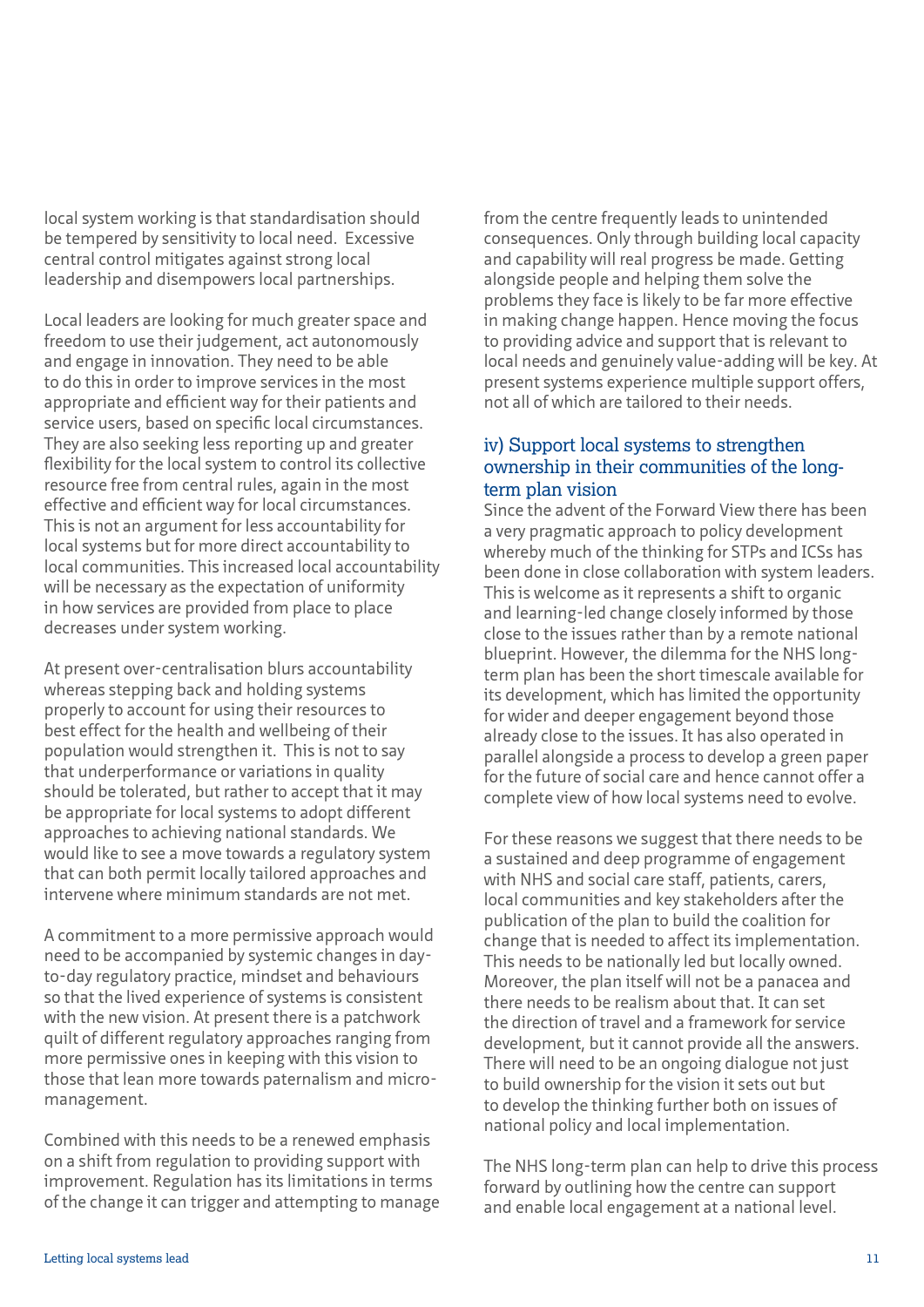Setting a national frame in the NHS long-term plan for local public and stakeholder engagement and communicating clearly about the importance of engagement sets out the expectation that this will happen. We understand the arm's length bodies are preparing engagement support resources and we welcome this step.

We are also supportive of the idea of viewing the plan's implementation as a series of distinct stages. This provides an opportunity to give sufficient focus to the implementation of new approaches and the embedding of system working. To this end, we would encourage the use of goals and targets related to successful implementation of local system building blocks in the first instance, rather than expecting systems to deliver significant efficiency benefits before they are properly established.

# Conclusion

The NHS long-term plan is being developed at an interesting point, when reforms set out in the Five Year Forward View have not yet been completed, but increasing demand, alongside workforce, finance and sustainability pressures, mean the impetus for change is now stronger than ever. That so much expectation has already been invested in the NHS long-term plan is indicative of the desire of health and social care service leaders for a stable vision for the future that they can use to plan with and provides the hope of a more sustainable and settled NHS.

The logic of the Five Year Forward View, and of system working, is that local systems should be able to lead on how services are designed and provided. There is support for stronger local leadership within the service, but in practice, both regulatory mechanisms and behaviours at local and national levels have hindered the full realisation of this vision.

The development of the NHS long-term plan therefore provides an exciting opportunity to resolve some of these barriers and build on the initial efforts of those who have been working to implement system working locally, while acknowledging that for some systems this transition will be more prolonged and challenging than for others.

We believe that the NHS plan could help in four key ways:

- **i. Make support for effective local leadership** and relationships a priority.
- **ii. Focus attention on the key factors that will allow local improvements** to health and social care services.
- **iii. the focus of regulation from performance Shift management** to improvement support.
- **iv. Support local systems to strengthen ownership in their communities** of the long-term plan vision.

We recognise that we are calling for increased freedom for local systems at a time when the health and social care service faces significant challenges – and that this may feel counterintuitive. But if the logic of the Five Year Forward View and the STP/ICS movement is that the serious systemic problems facing the service will only be addressed via close partnership working at a local level, we feel it is important that the entire NHS puts every effort into making these local approaches successful. Otherwise, we risk stifling potential solutions through fear of the scale of the challenge.

But we recognise that this request for greater freedom comes with a quid pro quo. For this to work, local leaders will need to fulfil their part of the deal and drive forward the implementation of these new ways of working, while working harder to embed local accountability mechanisms.

We believe that adopting this approach is at present likely to be the most effective route to supporting the future sustainability of the health and social care system, given the likely stated objectives of the NHS long-term plan.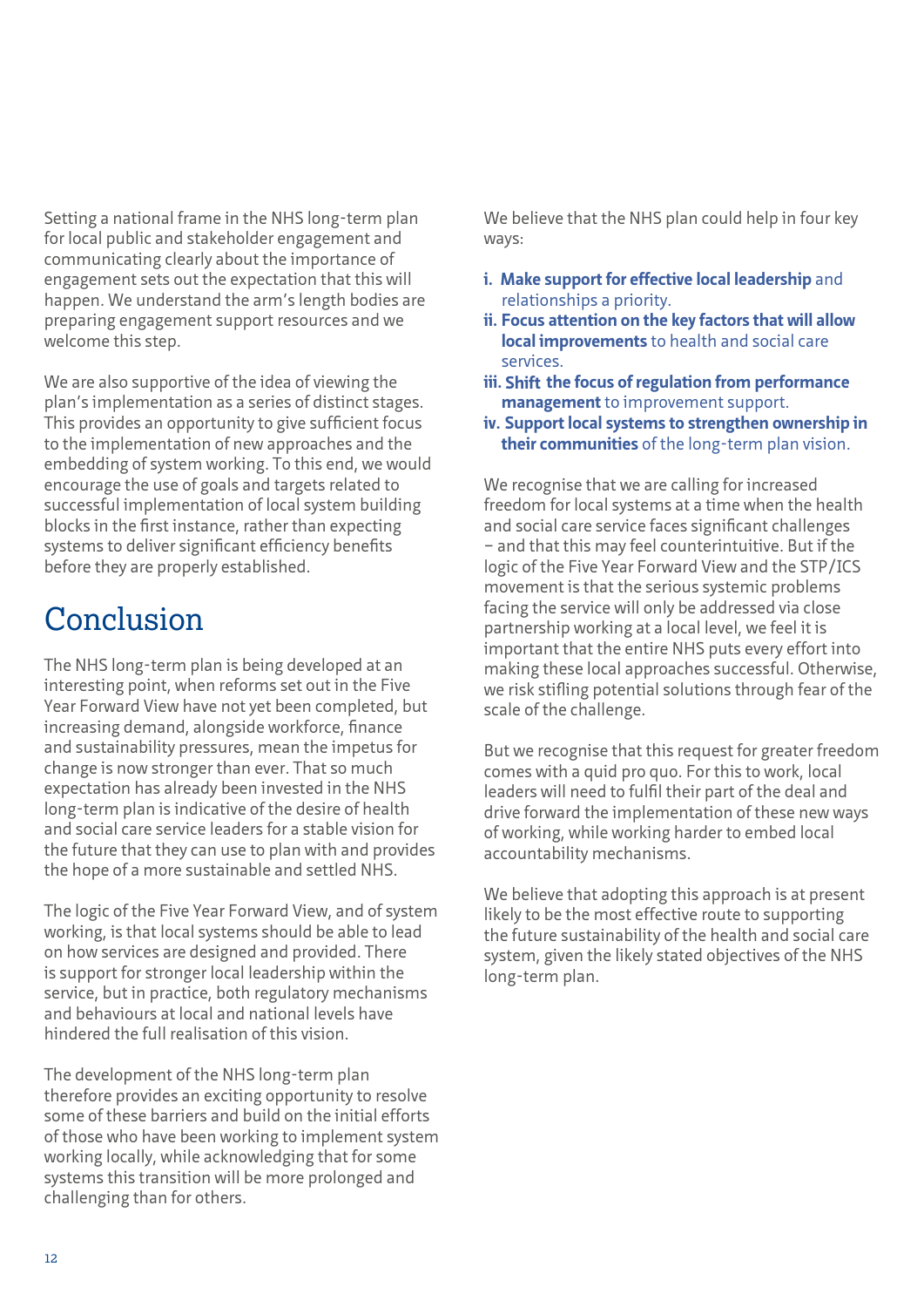## References

- 1. Institute for Fiscal Studies, Health Foundation (2018), *[Securing the future](https://www.ifs.org.uk/publications/12994),* [online pdf], accessed November 2018.
- 2. Health Foundation (2018), *[Social care funding](http://reader.health.org.uk/social-care-funding-options) [options: how much and where from?](http://reader.health.org.uk/social-care-funding-options)*, [online pdf], accessed November 2018.
- 3. NHS Confederation (2018), *[System under strain](https://www.nhsconfed.org/resources/2018/06/system-under-strain
)*, [online pdf], accessed November 2018.
- 4. NHS Improvement (2018) *[Quarterly](https://improvement.nhs.uk/resources/quarterly-performance-nhs-provider-sector-quarter-1-201819/
) [performance of the NHS provider sector](https://improvement.nhs.uk/resources/quarterly-performance-nhs-provider-sector-quarter-1-201819/
)*, [online pdf], accessed November 2018.
- 5. Institute for Fiscal Studies, Health Foundation (2018), *[Securing the future](https://www.ifs.org.uk/publications/12994)*, [online pdf], accessed November 2018.